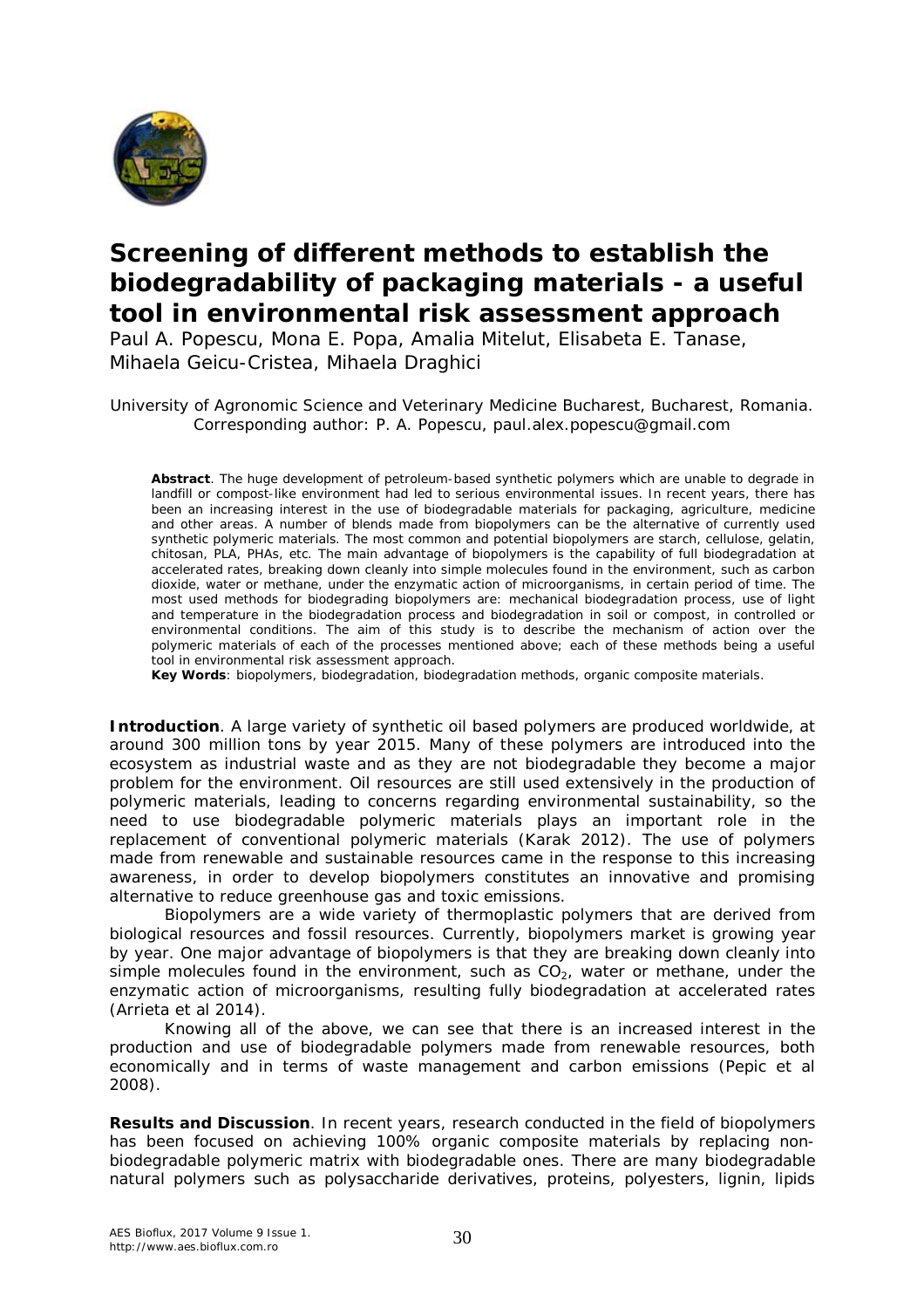(fats and oils) and others (Madhavan Nampoothiri et al 2010; La Mantia & Morreale 2011).

The capacity to biodegrade is the property of a material (including polymeric material) to alter its chemical structure under the action of various species of microorganisms. The attack of microorganisms on plastic materials occurs through a complex mechanism that takes place in three phases on the basis of the alteration of the substrate. Primary biodegradation is characterized by the fact that it only produces changes in the functional groups of a polymer without affecting its skeleton. Complete biodegradation involves the complete destruction of the macromolecular support simultaneously with the formation of reaction byproducts (Pelmont 2005).

Many solutions have been proposed for the management of waste plastics, such as recycling, incineration and degradation. The recycling process is not desired because it does not produce quality waste due to the heterogeneous nature of plastics. Incineration of plastics eliminating toxic gases and vapors may be dangerous to health. Due to the coexistence of biotic and abiotic processes, the whole mechanism of degradation of polymers can be considered as the degradation in the environment. A variety of chemical processes, physical and biological degradation, and thus various mechanisms can be involved in the degradation of a polymer (Park & Xanthos 2009).

All polymers go through a few biodegradation stages, as it is mentioned below (Lucas et al 2008; Karak 2012).

- $\checkmark$  Biodeteroration stage The combined action of microorganisms and other organisms in decay of the biodegradable material in small fractions.
- $\checkmark$  Depolymerization stage The microorganisms secrete catalytic agents (enzymes and free radicals) capable of gradually reducing the molecular weight of the polymeric molecules. Some of the polymer molecules are recognized by receptors of microbial cells and can pass through the plasma membrane. Other extracellular molecules remain in the surroundings and may be subject to various changes.
- $\checkmark$  Assimilation stage In the cytoplasm, the molecules transported integrate into microbial metabolism in order to produce energy and new biomass.
- $\checkmark$  Mineralization stage Simple molecules like CO<sub>2</sub>, N<sub>2</sub>, CH<sub>4</sub>, and H<sub>2</sub>O various salts of intracellular metabolites that are completely oxidized are released into the environment. This stage is called mineralization.

Polymeric materials that are exposed to environmental conditions (weather, aging and burial) can undergo some transformations (mechanical, light, thermal, chemical) more or less important. These environmental exposures help polymeric materials to biodegrade. In most cases, abiotic parameters contribute to the weakening of the polymer structure and thus promote undesired alterations (Helbling et al 2006; Ipekoglu et al 2007). Sometimes these abiotic parameters are useful as synthetic factors or initiate the process of biodegradation.

*Mechanical degradation*. Mechanical biodegradation can occur due to mechanical compression, tension and/or shear forces. The causes that make these forces occur are numerous, for example constraints during the installation process, aging due to charging, water and air turbulence, snow pressure and damage done by birds. Frequently, at microscopic level the damage is not immediately visible, but the molecular degradation can begin.

Mechanical factors do not predominate during the biodegradation process, but mechanical damage can activate or accelerate the biodegradation process (Briassoulis 2005). In environmental conditions, mechanical stress is acting in synergy with other abiotic parameters like temperature, solar radiation and chemicals to speed up the degradation process.

*Hydrolytic degradation of polymers*. Synthetic polymers that have hetero links in their structure are often susceptible to hydrolytic degradation, followed by microbial bioassimilation, while polymers with carbon bonds are subjected to the process of degradation of lipid peroxidation, and the carboxylic acids of low molecular weight formed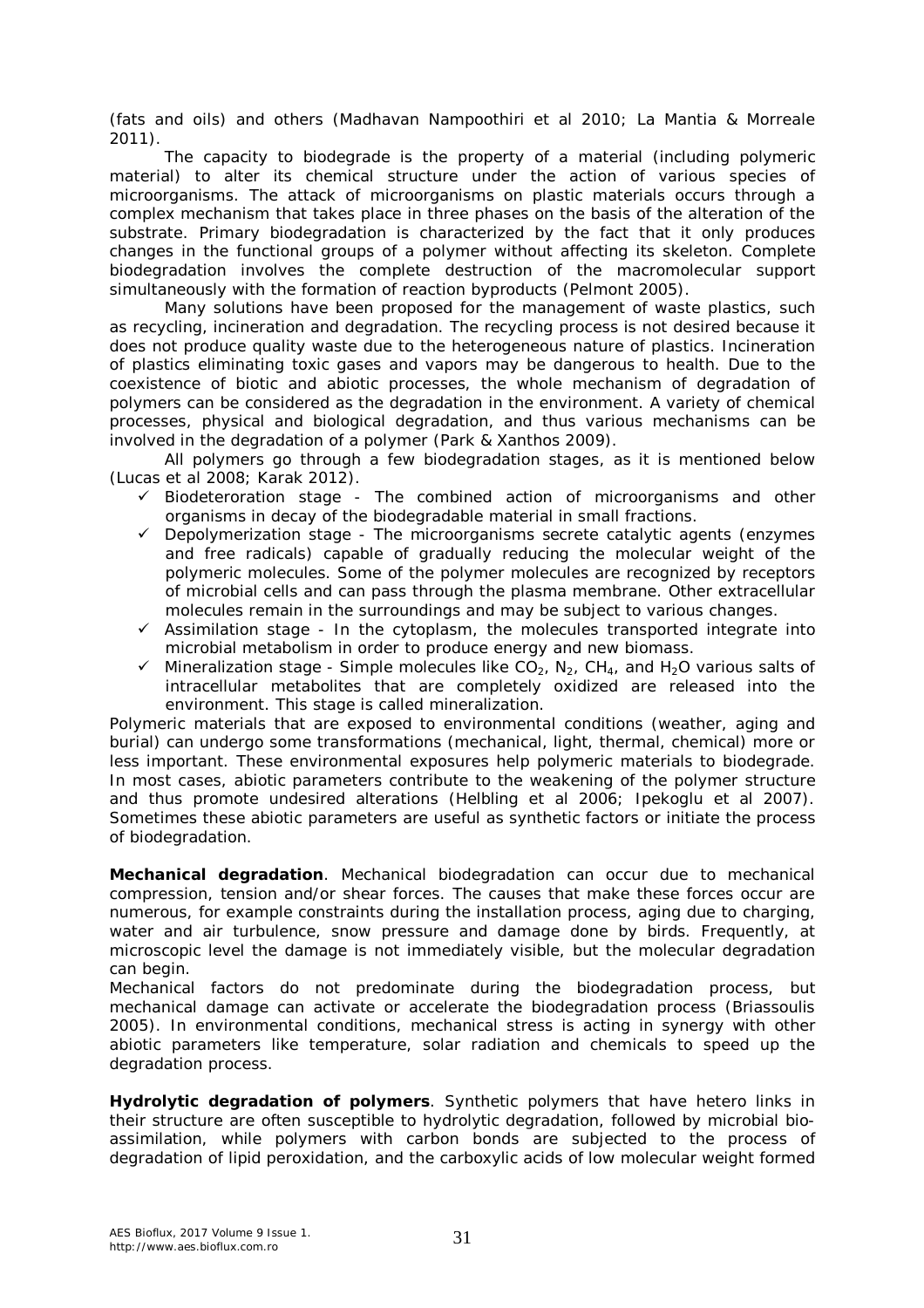from this process are further used as carbon source by bacteria and fungi (Ojeda et al 2009).

This process can be controlled by the peroxidation process. It is possible to control photolysis, photo-biodegradation, hydro-thermal biological degradation and biodegradation using chemical structures and additives (Eubeler et al 2009)

The polymeric materials can be used as a potential source of carbon and energy for heterotrophic microorganisms, including bacteria and fungi, and additives added to the polymer matrix can serve as nutrients for the microorganism's degradation process. The uptake of polymer by microorganisms is limited by the structure of their cell membrane. Degrading enzymes can help decrease the size and molecular weight of dimers, monomers and oligomers, prior to the takeover by a wider range of microorganisms (Eubeler et al 2009).

*Photo-induced degradation of polymers*. Most polymers can be degraded by photolysis by lowering the molecular weight of molecules. Accelerating degradation is usually possible using varying light intensity, but the photo-degraded polymers are only small particles which are still intact and able to act as stressors in the environment (Eubeler et al 2009). There are several photosensitive materials in the market. The energy carried by photons can create unstable states for different molecules. The energy transfer can be achieved by photo-ionization, luminescence, fluorescence and thermal radiation. This strategy is used by manufacturers of polyolefins to enhance the biodegradability of plastic bags, packaging, agricultural films, etc.

Some materials are photosensitive. The energy carried by photons can create unstable states in different molecules. The energy transfer can be achieved by photoionization, luminescence, fluorescence and thermal radiation. Sometimes, the strength of the material can be affected by contaminants that will occur in the manufacture process. In other cases, the photosensitive molecular structure is added on purpose into the polymer matrix to induce the process of biodegradation using light (agencies prooxidant that can be activated depending on light intensity and exposure time). This strategy is used by the manufacturers of polyolefins to enhance the biodegradability of plastic bags, packaging, agricultural films, etc.

In abiotic degradation, the action of sunlight is one of the most important parameters that need to be taken into consideration. Norrish reactions can induce photo degradation reactions that transform polymers expressed by photoionization (Norrish I) and chain scission (Norrish II). Norrish photolysis may cause reactions, and/or crosslinking reactions or oxidation processes (Nakamura et al 2006).

*Biodeterioration processes of polymers*. Biodeterioration is superficial degradation that modifies the mechanical, physical and chemical properties of a given polymer. It is done mainly by microorganisms that grow on the surface or inside the material. Microbial growth depends on the formation and properties of polymeric materials. Specific environmental conditions are also important parameters. Microorganisms involved in biodeterioration are diversified and belong to bacteria, fungi and lichens species. They may form consortia with a structured organization called biofilms. This microbial carpet is working in synergy and causes serious damage to certain plastic materials. The development of various microbial species in a specific order, increase the biodeterioration process, thereby facilitating the production of simple molecules. All these substances act as sources of carbon and nitrogen, as well as growth factors for the microorganisms. Recent studies show that air pollutants are potential sources of nutrients for certain microorganisms (Lucas et al 2008). The most important factor in terms of biodegradation is aerobic biodegradation using bacteria or fungi (Eubeler et al 2009).

Composting is one of the oldest methods used to process organic waste. The biological properties of the compost are equally important for the conservation and application, as well as its chemical properties. Respiratory activity composting is one of the main indicators of maturity and usefulness in various applications (Ozimek & Kopec 2012). The compost is defined as an organic matter that has been decomposed and recycled for fertilizing and soil amending purposes. Modern, methodical composting is a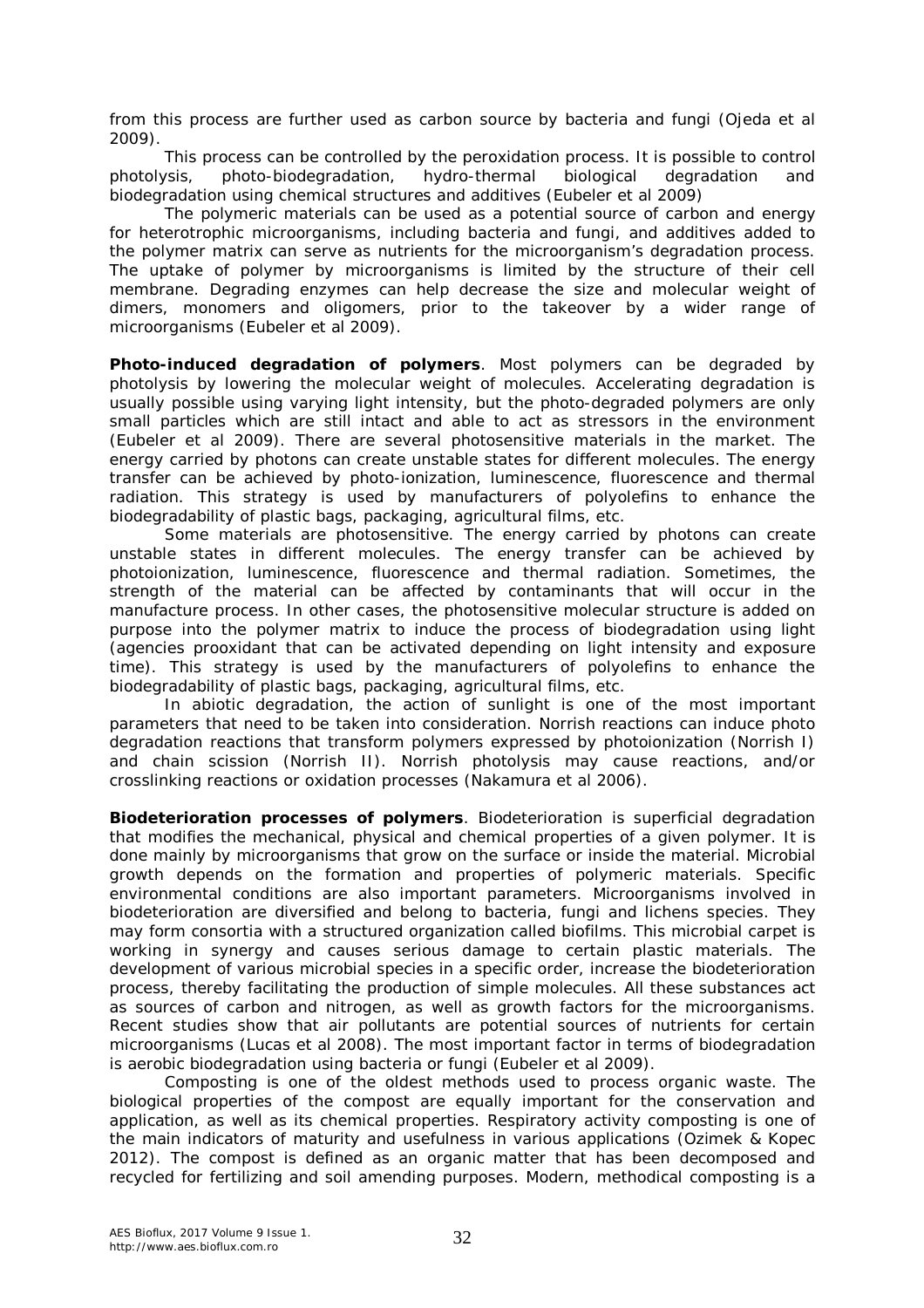multi-step, closely monitored process with clearly defined inputs of water, air, and a precise carbon-nitrogen rate.

**Physical method**. Microbial species can adhere to the surface of the material due to secretion of a kind of glue. This substance is a complex matrix made of polymers (ex. polysaccharides and proteins). This slime infiltrates the porous structure and changes the pore size and distribution and the degree of humidity. This microbial matrix function is to protect the microorganisms against adverse environmental conditions (eg. exposure to UV light).

*Chemical method*. Extracellular polymers produced by microorganisms can act as surfactants that facilitate the exchange of the hydrophilic and hydrophobic phases. These interactions are favoring the penetration rate of microbial species. Biodeterioration may also be the result of chemical oxidation processes. Some bacteria and some fungi can assimilate chemoliotrofe iron cations and/or magnesium matrix by oxidative reactions.

*Enzimatic method*. Some material considered recalcitrant polymers (e. g., polyurethane, polyvinyl chloride and polyamide) are subject to microbial deteroration. The vulnerability of these polymers is attributed to microbial biosynthesis of lipases, esterases, and proteases. The enzymes involved in the biodeterioration require the presence of some cofactors (cations present in the matrix material and coenzymes synthesis by microorganisms) to break up the specific (Pelmont 2005).

Biodeterioration of thermoplastic polymers can be achieved through two different mechanisms: erosion of the entire material or erosion of the surface of the material. In the case of mass erosion, lost fragments of the whole mass of the polymer and molecular weight change due to breaking ties. This is caused by chemical lysis (e. g.  $H_2O$ , acids, bases, and transition metals radicals) or by radiation but not by enzymes.

*Thermal degradation*. Thermal degradation of the thermoplastic polymer occurs at the melting temperature when the polymer is transformed from solid to liquid. In general, the ambient temperature is lower than the melting point of the thermoplastic polymer. However, several thermoplastic polymers, such as PCL, or other composite materials exhibit a melting temperature close to ambient temperature. This is called the stage of thermophilic composting. Otherwise, the temperature may influence the organization of macromolecular framework.

Industrial thermoplastic has different properties depending on the nature and proportion of monomers which produce the final copolymer material. Inside the crystalline regions, there is a crystal polymorphism which may influence biodegradation.

*Chemical degradation*. Chemical transformation is still a very important parameter in abiotic degradation. Air pollutants can interact with polymers and alter their macromolecular properties (Briassoulis 2005). Among the chemicals that cause degradation, oxygen is the most powerful. The atmospheric form of oxygen ( $O_2$  or  $O_3$ ) attacks the covalent bonds producing free radicals. Oxidative degradation depends on the polymers structure. The oxidation may be concurrent or synergistic to degradation by light to produce free radicals.

Well organized molecular framework (crystalline domains) prevents diffusion of oxygen and water, this way limiting chemical degradation. Oxidative and hydrolytic degradation of the material is carried out easier in certain regions molecular disorganized (amorphous domains).

*Hydrolysis and pyrolysis of polymers*. Hydrolysis is another way by which polymers can undergo chemical degradation. Water degradation is possible only if the polymer contains hydrolysable covalent bond groups as esters, ethers, anhydrides, amides, carbamide (urea), ester amide (polyurethane), and so on. The hydrolysis is dependent on parameters such as water activity, temperature, pH and time. The design of materials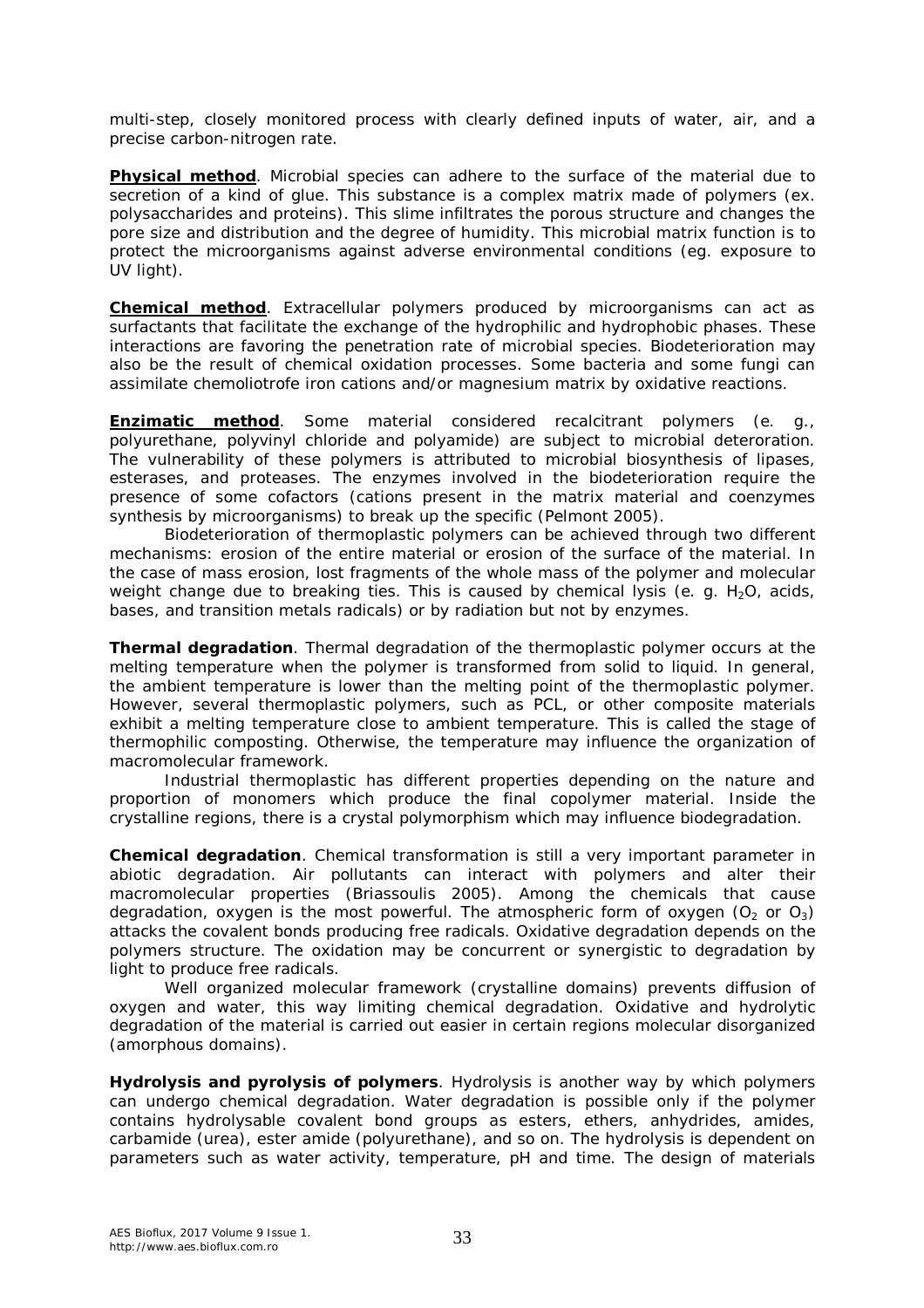with controlled life-span requires choosing specific monomers to obtain a copolymer with the desired hydrophilic characteristics.

Pyrolysis is the chemical decomposition of a substance by subjecting it to extreme heat and it is a method of treatment for polylactic acid. Co-pyrolysis techniques have received attention in recent years because it represents an alternative method for converting waste into fuel; specific benefits of this method include: reduction in waste, chemicals recovery and replacement of traditional fuels (Wang & Aimin 2008; Xiaoqing et al 2010; Raquez et al 2013).

*Biofragmentation*. Fragmentation is a necessary phenomenon necessary for later stage called assimilation. A polymer is a molecule with a high molecular weight that can not pass the cell wall and/or the cytoplasmic membrane. It is essential for splitting several links to provide a mixture of oligomers and/or monomers. The energy needed to fulfill the split may have different origins: heat, light, mechanical, chemical and/or biological. Abiotic involvement has been described previously. This section focuses on the biological aspect of fragmentation. Microorganisms use different ways to rip polymers. They secrete enzymes or generate free radicals.

Enzymes are proteins that lower the catalytic activation energy of molecules promoting chemical reactions. These proteins have a remarkable diversity and specificity, but are slightly distorted by heat, radiation, surfactants, and so forth (Lucas et al 2008).

**Conclusions**. Biopolymers are a wide variety of thermoplastic polymers that are derived from biological resources and fossil resources and one major advantage of biopolymers is that they are fully capable of biodegradation at accelerated rates, under the enzymatic action of microorganisms, or under some abiotic factors.

The biodegradation of different packing materials is a very important process for our environment health. This review presents screening of different methods to establish the biodegradability of packaging materials.

The four stages of a biodegradation process are: biodeterioration stage, depolymerization stage, assimilation stage and the mineralization stage in which the simple molecules like  $CO_2$ ,  $N_2$ ,  $CH_4$ , and  $H_2O$  various salts of intracellular metabolites that are completely oxidized are released into the environment.

Biodeterioration is superficial degradation that modifies the mechanical, physical and chemical properties of a given polymer. It is done mainly by microorganisms that grow on the surface or inside the material. Microbial growth depends on the formation and properties of polymeric materials. Specific environmental conditions are also important parameters. The biodeterioration can be done either by chemical method or by enzymatic or physical methods.

Knowing all of the above, we can see that there is an increased interest in finding and studying more methods from which the biodegradation process will become more efficient and the ability to produce biodegradable polymers made from renewable resources will be a goal for the next research studies.

**Acknowledgements**. The present research was funded by Romanian - EEA Research Programme operated by MEN under the EEA Financial Mechanism 2009 - 2014 and project contract no. 1SEE/2014.

## **References**

- Arrieta M. P., Fortunati E., Dominici F., Rayón E., López J., Kenny J. M., 2014 Multifunctional PLA–PHB/cellulose nanocrystal films: Processing, structural and thermal properties. Carbohydrate Polymers 107:16-24.
- Briassoulis D., 2005 The effects of tensile stress and the agrochemicals Vapam on the ageing of low density polyethylene (LDPE) agricultural films. Part I. Mechanical behaviour. Polymer Degradation and Stability 86:489–503.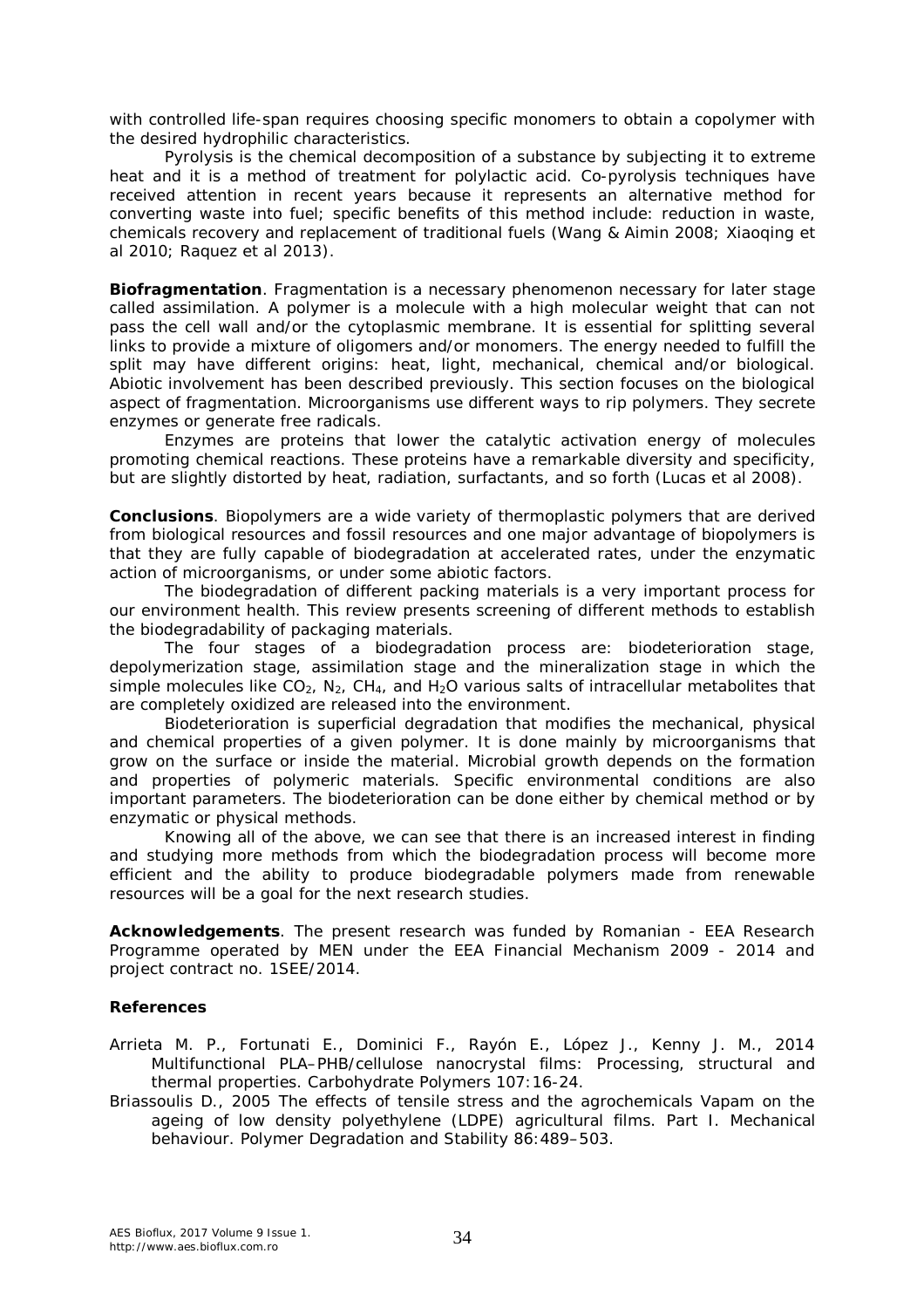- Eubeler J. P., Bernhard M., Zok S., Knepper T. P., 2009 Environmental biodegradation of synthetic polymers I. Test methodologies and procedures. Trends in Analytical Chemistry 28(9):1057-1072.
- Helbling C., Abanilla M., Lee L., Karbhari V. M., 2006 Issues of variability and durability under synergistic exposure conditions related to advanced polymer composites in civil infrastructure. Composites Part A: Applied Science 37(8):1102–1110.
- Ipekoglu B., Böke H., Cizer O., 2007 Assessment of material use in relation to climate in historical buildings. Building Environment 42:970–978.
- Karak N., 2012 Vegetable Oil-Based Polymers. Biodegradable polymers. Vol. 2, pp. 31– 53.
- La Mantia F. P., Morreale M., 2011 Green composites: A brief review. Composites: Part A Applied Science and Manufacturing 42(6):579–588.
- Lucas N., Bienaime C., Belloy C., Queneudec M., Silvestre F., Nava-Saucedo J. E., 2008 Polymer biodegradation: Mechanisms and estimation techniques. Chemosphere 73(4):429–442.
- Nakamura H., Nakamura T., Noguchi, Imagawa K., 2006 Photodegradation of PEEK sheets under tensile stress. Polymer Degradation and Stability 9:740–746.
- Madhavan Nampoothiri K., Nimisha Rajendran Nair, Rojan Pappy John, 2010 An overview of the recent developments in polylactide (PLA) research. Bioresource Technology 101(22):8493–8501.
- Ojeda T. F. M., Dalmolin E., Forte M. M. C., Jacques R. J. S., Bento F. M., Camargo F. A. O., 2009 Abiotic and biotic degradation of oxo-biodegradable polyethylenes. Polymer Degradation and Stability 94(6):965-970.
- Ozimek A., Kopec M., 2012 Assessment of biological activity of biomass at different stages of the composting process with the use of the oxitop control measurement system. Acta Agrophysica 19(2):379–390.
- Park K. I., Xanthos M. A., 2009 Study on the degradation of polylactic acid in the presence of phosphonium ionic liquids. Polymer Degradation and Stability 94:834– 844.
- Pelmont J., 2005 Biodégradations et métabolismes. Les bactéries pour les technologies de l'environnement. EDP Sciences, Les Ulis.
- Pepic D., Zagar E., Zigon M., Krzan A., Kunaver M., Djonlagic J., 2008 Synthesis and characterization of biodegradable aliphatic copolyesters with poly(ethyleneoxide) soft segments. European Polymer Journal 44:904–917.
- Raquez J. M., Habibi Y., Murariu M., Dubois P., 2013 Polylactide (PLA)-based nanocomposites. Progress in Polymer Science 38:1504-1542.
- Wang G., Aimin L. I., 2008 Thermal decomposition and kinetics of mixtures of polylactic acid and biomass during copyrolysis. Chinese Journal of Chemical Engineering 16(6):929–933.
- Xiaoqing Z., Yesim G., Parveen S., Dachao G., Stuart B., 2010 Biodegradation of chemically modified wheat gluten-based natural polymer materials. Polymer Degradation and Stability 95:2309-2317.